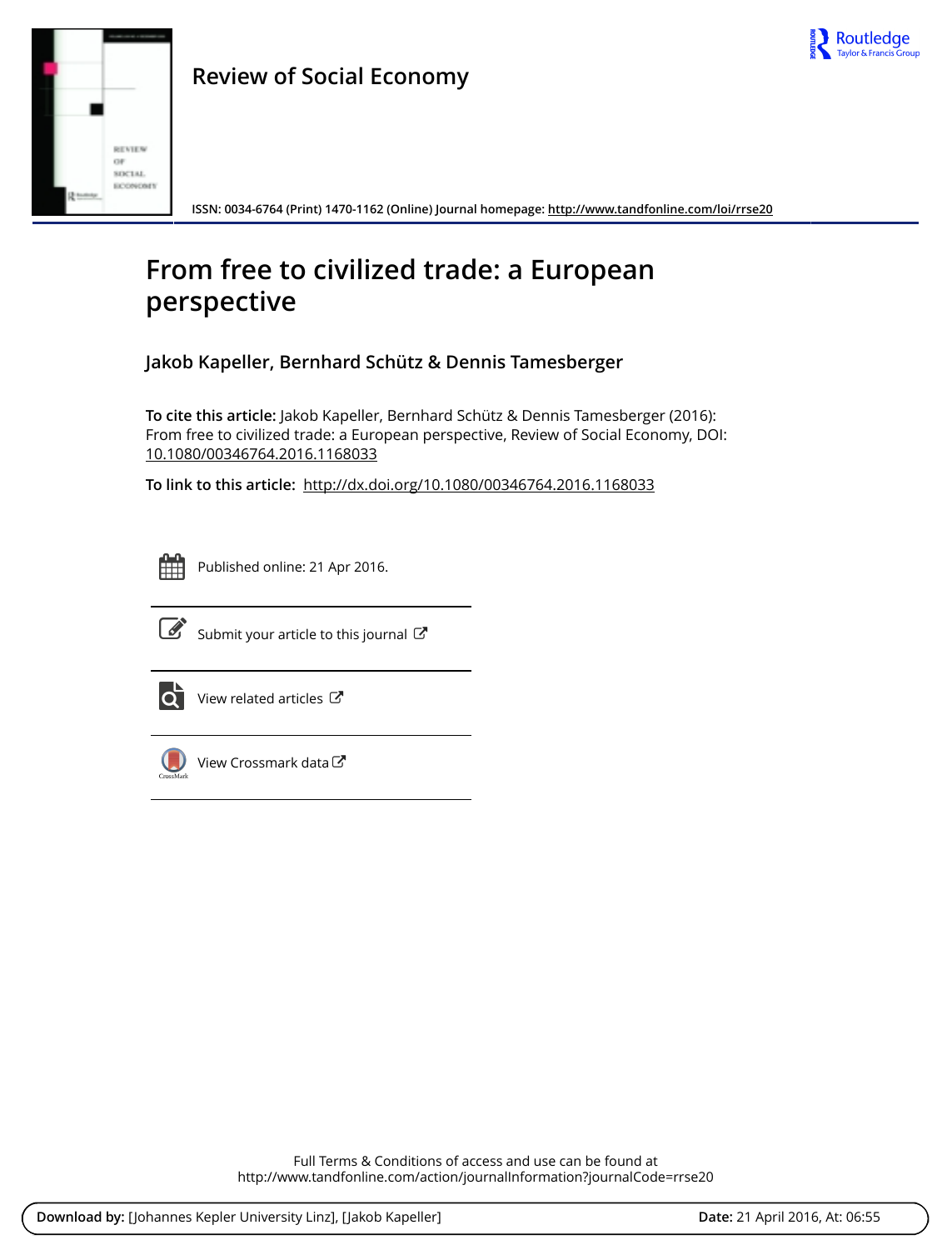

# **From free to civilized trade: a European perspective**

J[a](#page-1-0)kob Kapeller<sup>a</sup>, Bernhard S[c](#page-1-2)hütz<sup>b</sup> and Dennis Tamesberger<sup>c</sup>

<span id="page-1-2"></span><span id="page-1-1"></span><span id="page-1-0"></span><sup>a</sup>Department of Philosophy and Theory of Science, Johannes Kepler University Linz, Linz, Austria; ªDepartment of Philosophy and Theory of Science, Johannes Kepler University Linz, Linz, Austria;<br><sup>b</sup>Department of Economics, Johannes Kepler University Linz, Linz, Austria; 'Department of Economic, Welfare and Social Policy, Chamber of Labour, Linz, Austria

#### ABSTRACT

In the context of unfettered international competition, free trade tends to undermine basic moral concepts such as justice, dignity, and fairness. Therefore, we suggest moving to a new understanding of markets in international trade, which we call 'civilized markets'. A civilized market tries to ensure that free entrepreneurship and open markets are eventually compatible with those basic and universal values that also serve as moral cornerstones of the European project. In order to accomplish a civilized market, we propose to establish a new European institution with a mandate to set and enforce minimum standards for goods sold on the European market.

ARTICLE HISTORY Received 16 December 2014; Accepted 22 September 2015

KEYWORDS European Union; international trade; social embeddedness; market regulation; labor standards; sustainability; product quality; Top Runner Program

# **1. Introduction**

The European Union needs a new understanding of markets in international trade. While markets are highly useful institutions for fostering innovation and welfare, we assume that utilizing these properties does not afford a collective submission to whatever market forces dictate. On the contrary, Europe should try to actively govern and direct market forces in order to render them more useful and socially acceptable. This perspective is not only grounded in the fact that market outcomes are not always efficient or socially desirable, but also refers to the observation that crude and completely unrestrained global market forces tend to undermine basic moral and social standards.

To put it briefly, we argue that on a global scale, unfettered market forces violate the basic universal concepts of a 'good' or 'civilized' society, including concepts such as justice, dignity and freedom. Therefore, we suggest moving

© 2016 The Association for Social Economics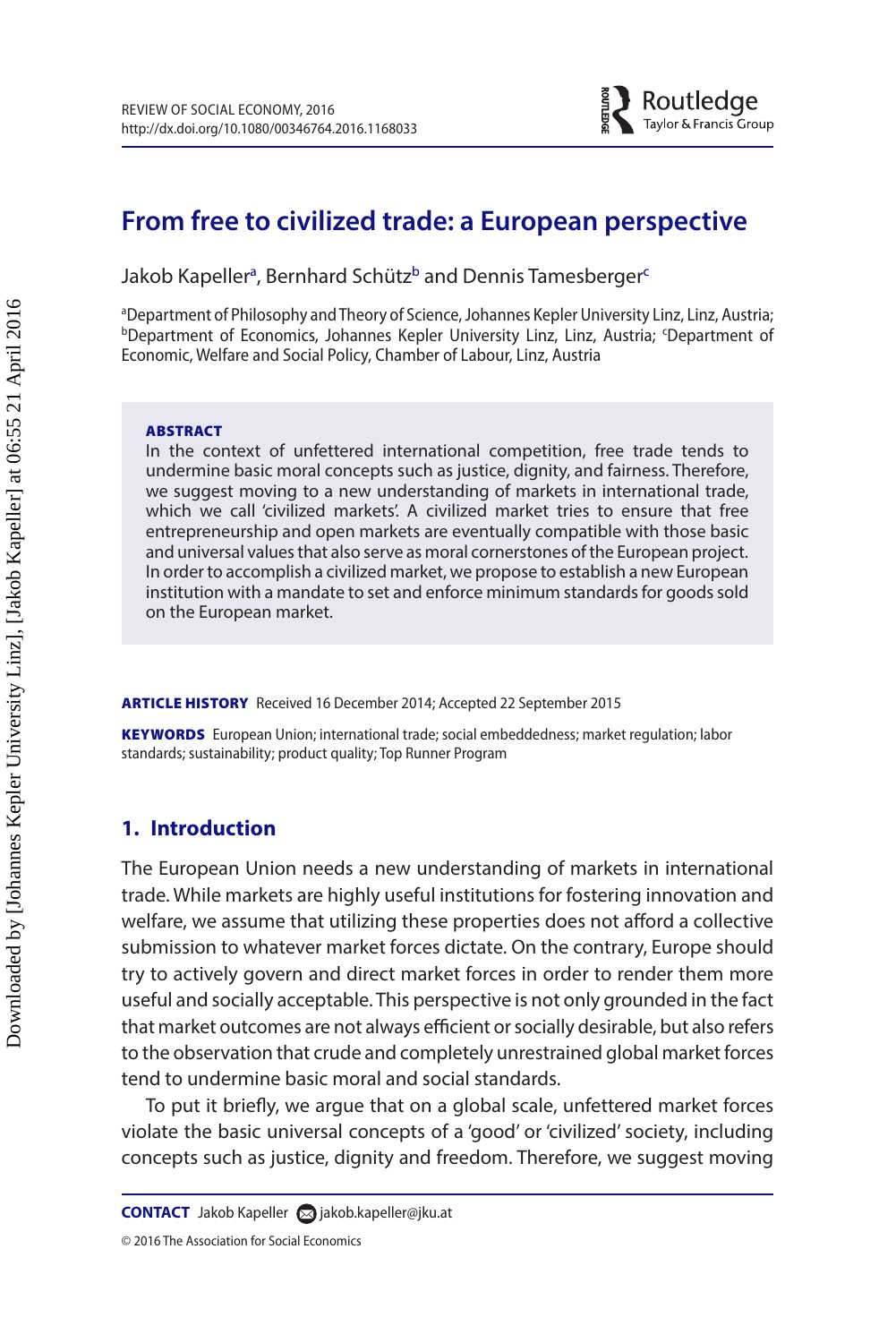to a new concept of markets, which we call 'civilized markets'. A civilized market tries to ensure that free entrepreneurship and open markets are eventually compatible with those basic and universal values that also serve as moral cornerstones of the European project.

<span id="page-2-2"></span>The normative foundations of European societies have undergone significant changes since the Age of Enlightenment. Due to the Enlightenment, European societies slowly but inevitably tended to replace traditional feudal bonds with new conceptions of the individual, community, and society. In their theoretical arguments, the thinkers of the Enlightenment age often extended the idea of equality from the political to the social (and thus to the economic) realm (Smith [2000](#page-9-0) [1759]). This extension is important since equality in the formal sense still leaves ample room for oppression and coercion by means of socioeconomic inequality. Extension of equality to the social and economic realm is essential for understanding the moral and political impetus of the Enlightenment and its enduring consequences, such as the Universal Declaration of Human Rights (UN [2014](#page-9-1)). This declaration catalogs a series of ideas of basic moral rights in the guise of formal equality, thereby mirroring not only the Enlightenment's basic contribution, but also its most important extension, that is, social equality or 'fairness'.

<span id="page-2-3"></span>Since this moral heritage has only a minor influence on the European Union's trade policy, current trade practices often neglect, or even violate, the basic tenets associated with this heritage. Against this backdrop, this paper suggests implementing a different trade policy that promotes the universal values incorporated in the European heritage as a vantage point for policy-making at the global level.

# **2. The social embeddedness of markets and the relation between competition and morality**

<span id="page-2-0"></span>The question of how markets and societies interact has a long tradition. One main contribution in this context was the realization that the transformation from a regulated market system to an unfettered market system at the end of the eighteenth century in Europe had an immediate impact on the social structure of society (Polanyi [1978](#page-9-2) [1944]). This 'Great Transformation' was neither natural nor automatic, but was driven by conscious decisions related to the aim of economic liberalism to introduce a self-regulated market system. However, achieving such a separation by itself required a transformation of politics and society to separate the 'economic' from the 'social' via political means. This drastic change in the *social embedding* of market activity led to a disruption of conventional social bonds, creating social instability as well as ecological problems.

<span id="page-2-1"></span>In a similar vein, Rüstow, Maier-Rigaud and Maier-Rigaud ([2001](#page-9-3): 88) argue that those who strive to institutionalize unfettered competition fail to see that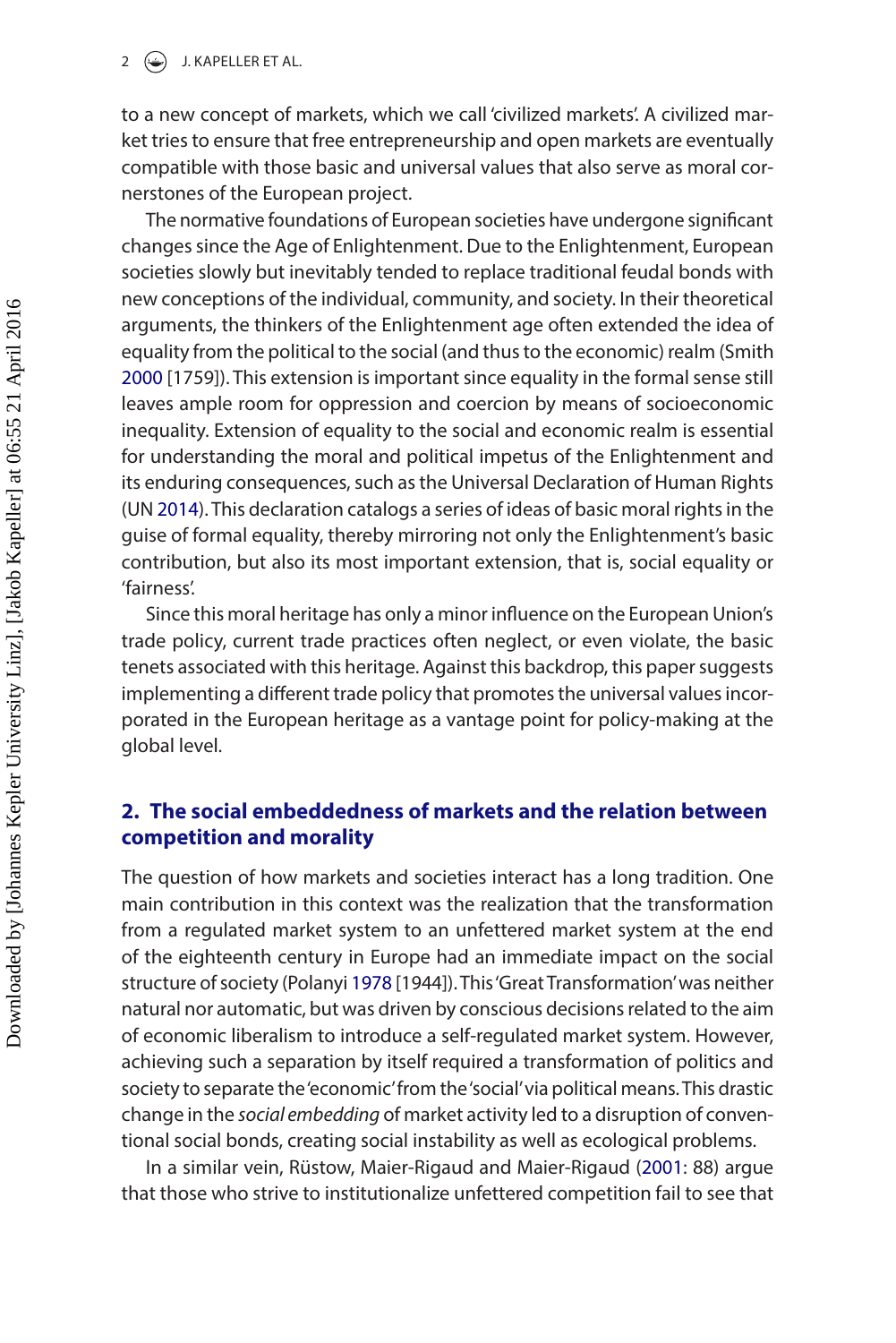<span id="page-3-7"></span><span id="page-3-4"></span>market interaction necessarily entails social and cultural foundations.<sup>[1](#page-3-0)</sup> Among these foundations are norms and laws that serve as preconditions for the functioning of the market economy (Granovetter [1985\)](#page-8-0). Contrary to the purely market-based view of modern economics (Rodrigues [2004\)](#page-9-4), this mutual relationship between social relations and market interaction indicates that markets are not 'self-sufficient', and may alter or even destroy their foundations when allowed to operate unconstrained. In this context, the basic mechanism of competition not only replaces other means of social organization such as sympathy, empathy, solidarity, and cooperation (Rothschild [1992\)](#page-9-5), but also utilizes and exhausts these social or moral foundations to foster its own development. *Essentially, market competition not only breeds on social and moral foundations, but it also feeds on them.*

<span id="page-3-11"></span><span id="page-3-8"></span>In a recent study, Streeck [\(2011\)](#page-9-6) explicitly focuses on this aspect of competition. He points out that it can be assumed that those who act under market competition always try to evade rules with their own interests in mind. While such behavior might be difficult to implement in some specific setups, it eventually contributes to the erosion of moral standards, especially in the context of international trade. Streeck describes this relationship by referring to 'Grenzmoral' or 'marginal ethics', a term initially introduced by the German economist Briefs ([1957](#page-8-1)), which he translates from the German original as follows:

<span id="page-3-1"></span>By "marginal ethics" I mean the ethics of those least restrained in the competitive struggle by moral, that is of those who because of their minimal ethics have under otherwise equal conditions the best chances of success and who on this account force competing groups, at the penalty of elimination from competition, gradually to adapt in their trading to the respectively lowest level of social ethics (i.e., to the "marginal ethics"). (Streeck [2011](#page-9-6): 145)

The idea of marginal ethics implies that the lowest level of social ethics prevails because of the threat of elimination by competition. The underlying mechanism operates within as well as between countries. Between countries lower moral or regulatory requirements can give one country a competitive advantage, thereby putting pressure on other countries to lower their standards.

<span id="page-3-10"></span><span id="page-3-9"></span><span id="page-3-6"></span><span id="page-3-5"></span>The tension between competition and morality can also be found in the history of economic thought (Kapp [1963](#page-9-7); Keynes [1972](#page-9-8) [1926]) as well as in behavioral economic research. Schwieren and Weichselbaumer [\(2010\)](#page-9-9), for instance, provide empirical evidence that the pressure of competition enhances cheating as a form of competitive advantage. Shleifer ([2004](#page-9-10)) argues that competition leads to a decline in ethical behavior, thereby mentioning child labor, corruption, excessive executive pay, and earnings manipulation as phenomena reinforced by competition. Falk and Szech ([2013](#page-8-2)) present evidence that a framework of market competition leads participants to downplay or suppress moral considerations.

<span id="page-3-3"></span><span id="page-3-2"></span><span id="page-3-0"></span><sup>1</sup> Cooke [\(2007](#page-8-3)) shows, for example, that firms need social networks and social capital to function in markets.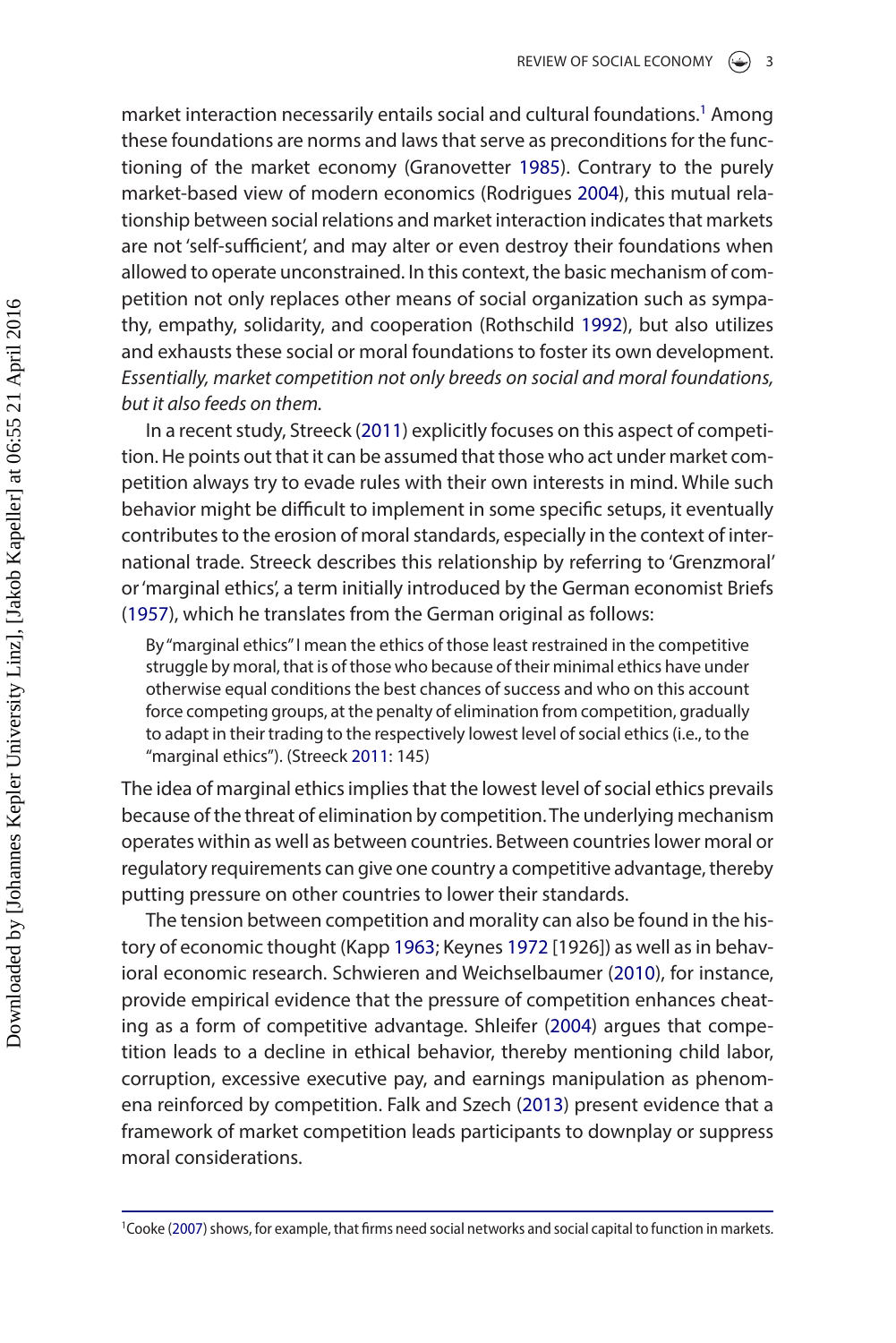One way to prevent this tension between moral standards and market competition is to modify and improve the social embedding of market activities in international trade by introducing appropriate institutions and politics in order to achieve a better alignment between social standards and market competition. In this context, we suggest a mode of social embedding that not only tries to preserve social and moral standards, but also aims to moderate the innovative capabilities of markets to bring forth social change in a way that facilitates the extension and application of these standards.

## **3. Civilizing markets**

<span id="page-4-1"></span><span id="page-4-0"></span>The tendency towards moral erosion inherent in market competition is especially forceful in the context of international trade where gaps with respect to different social standards can be exploited to a much greater extent (Davis [1999](#page-8-4); Hobbs and Tucker [2009\)](#page-8-5). Exploiting these gaps represents a form of regulatory arbitrage leading to marginal ethics. In this context, the main question becomes whether it is possible to halt or even reverse this erosion of social foundations. In confronting this phenomenon, we suggest designing a 'civilized market', which aims to align the moral cornerstones of the European project with free entrepreneurship and open markets. This is achieved by introducing obligatory standards related to working conditions and product characteristics in order to confine the possibilities for regulatory arbitrage, and thereby constrain the tendency of marginal ethics.

<span id="page-4-2"></span>One possible empirical archetype for addressing this question is exemplified by a principle that has been successfully applied in Japan for the last 14 years, called the *Top Runner Program* (JMETI [2010](#page-8-6)). It serves as a model for governing the impact of competition on certain product dimensions that are deemed relevant from the perspective of social welfare, but are only of minor interest to ordinary consumers, or hardly observable at all.

The Top Runner Program imposes energy efficiency standards for 23 product categories sold on the Japanese market. Inclusion of product categories is thereby based on three basic criteria: (1) products must be used in large quantities; (2) their usage consumes a considerable amount of energy; (3) there is a detectable scope for technical improvement of products. Standards are set for a period of 3 to 10 years, and at the end of the period each product has to conform to this standard. When setting such standards, the most energy-efficient product of its class is taken as a benchmark, and the potential for future technological progress is also taken into account (JMETI [2010](#page-8-6)). If a certain product does not satisfy the standard at the end of this period, then a 'name and shame' strategy is applied. Initially, the ministry makes a recommendation to the producer. If the producer does not comply, then the authority goes public with this information. Ultimately, they may impose a cutback in sales (JMETI [2010](#page-8-6)). Although Japan already had mandatory efficiency standards in place, they decided to introduce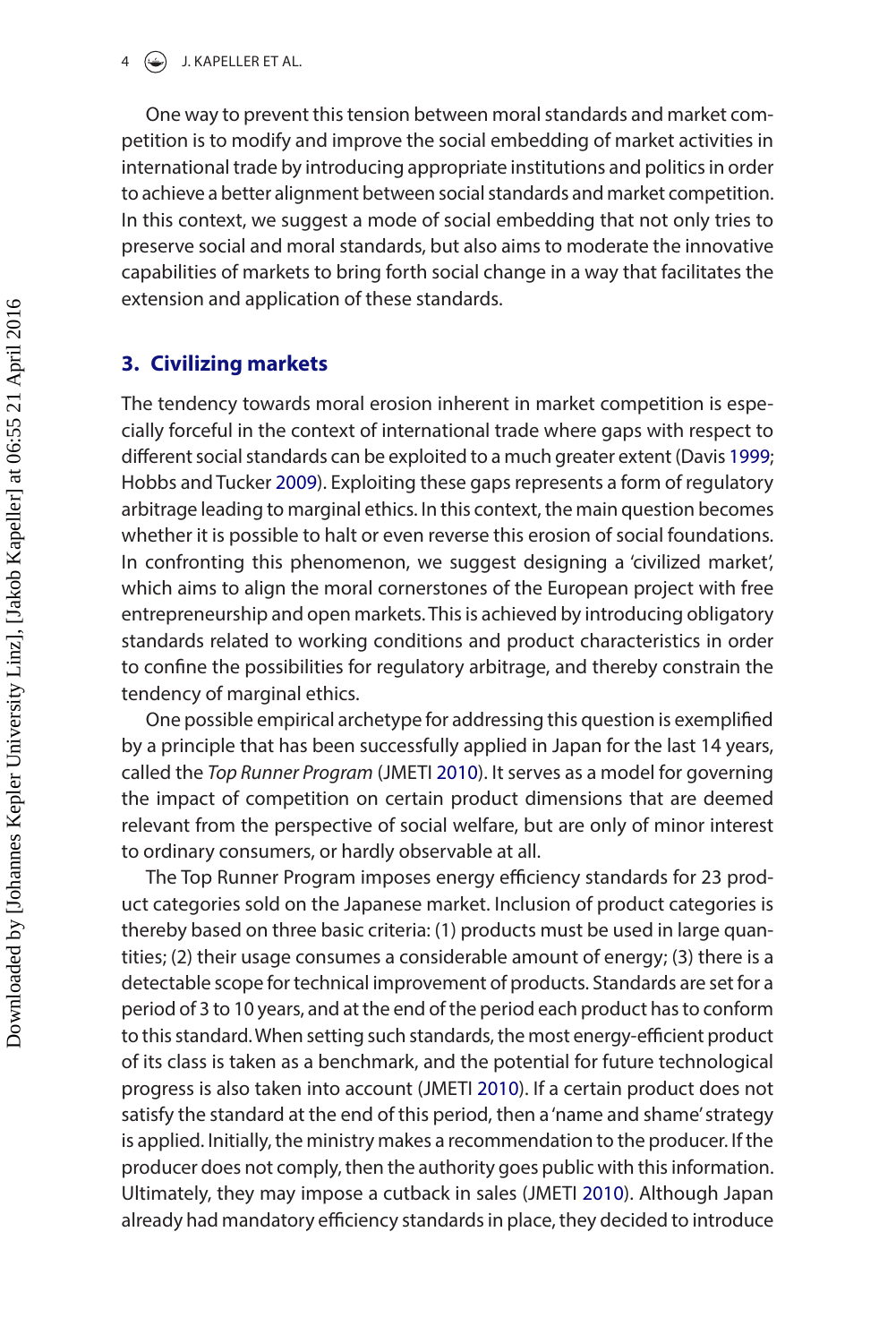the Top Runner program because the older standards had failed to induce sufficient improvements in efficiency as they were rarely revised, and usually had to be negotiated with members of the industry (Kimura [2010\)](#page-9-11).

<span id="page-5-3"></span>By extending the logic and scope of the Top Runner Program to questions of working conditions as well as ecological and other product standards, we suggest designing an institution designated to reverse the adverse effect of competition on its social, moral, and environmental foundations. This institution should rest on two divisions: one of them would be responsible for all aspects related to the working conditions under which a commodity is produced (safety, workers' health, legal rights, fair wage), while the other would be responsible for monitoring product quality as well as the overall environmental impact over the product life cycle. In this context, a conceptual blueprint for such an institution is provided by the rule-based approach of the Top Runner Program: (1) define minimum standards and a reasonable time period within which they must be met; (2) make sure that products meet these standards, advise those firms whose products violate the standards, and start sanctioning procedures if they do not comply; (3) start again at step (1). Standards will be applied to all included products sold on the European market, no matter whether they have been produced domestically or abroad.

<span id="page-5-1"></span>Minimum standards related to work could build on the 'fundamental conventions' of the International Labor Organization (ILO [1998\)](#page-8-7), which include: (1) the freedom of association and the right to collective bargaining; (2) the elimination of all forms of forced and compulsory labor; (3) the effective abolition of child labor; and (4) the elimination of discrimination. Furthermore, it will be necessary to set appropriate standards regarding working hours, social security benefits, and workers' rights and wages.

Decent working conditions are relative concepts, reflecting whatever is perceived as decent, and notions may be different both between and within societies. The same applies to fair working hours and social insurance. With respect to wages in particular, standards will have to be set on a country-specific basis since living costs differ widely across countries. The minimum wage should enable workers and their families to live a decent life, referred to as 'living wages' in the literature (Anker [2006](#page-8-8)). Since we observe significant differences in these areas between advanced economies and some less developed economies, a certain notion of endogeneity (or self-adaption) has to be introduced. In this context, the suggested three-step procedure should offer a feasible way to gradually raise the standard of what is perceived to be indispensable for a decent life.

<span id="page-5-2"></span><span id="page-5-0"></span>Generally, such an approach could promote what the ILO recommended in its recent country report on Bangladesh, namely increasing "the collaboration between international buyers and their supply chains" (ILO [2013:](#page-8-9) 8). According to this proposition, international companies would be compelled to care about the production conditions of their suppliers if they want to continue selling their products in the European market, since they would be responsible for meeting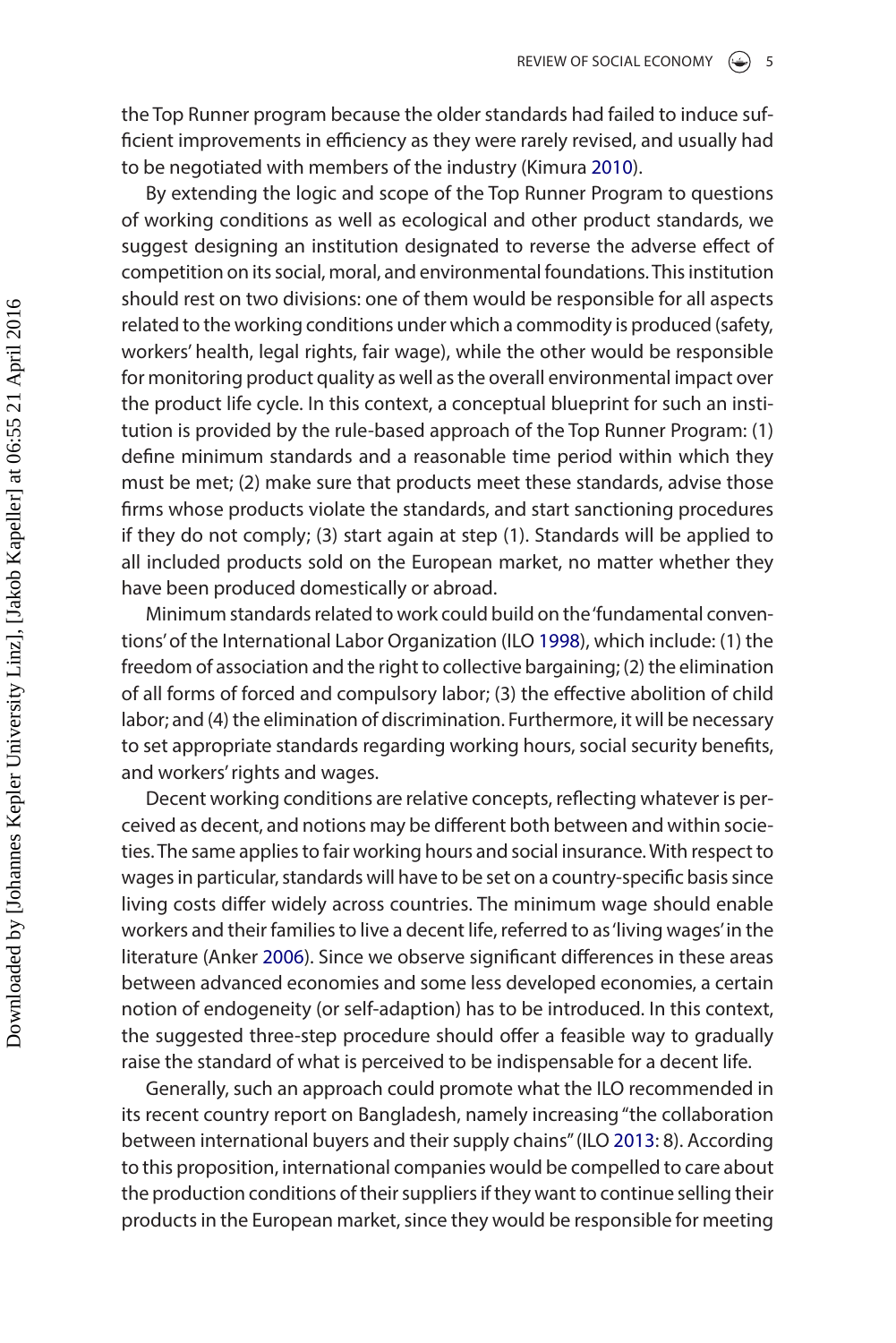#### $6 \quad \circled{\LARGE{\textcircled{\textcirc}}}$  J. KAPELLER ET AL.

the respective standards. As a reaction to increasing pressure from the public, a number of corporations have already introduced voluntary corporate social responsibility (CSR) programs, where corporations hire or create monitoring firms to enforce the corporation's (voluntary) labor standards. These programs, however, have some disadvantages: the funding of the monitoring agency depends almost solely on those corporations they are expected to monitor, and corporations are always free to quit. As a consequence, those programs focus on the enforcement of standards that reduce the risk of unfavorable media coverage, and neglect standards that would reduce the control of the management without affecting reputational aspects; for example, freedom of association rights (Anner [2012;](#page-8-10) Locke *et al.* [2009\)](#page-9-12).

<span id="page-6-5"></span><span id="page-6-0"></span>A gradual approach to reaching these goals should guarantee a smooth transition process that does not disrupt trade or overburden those economies that have to carry the largest burden of adjustment. We do not deny that standards that are too high will pose a threat to those countries that currently derive competitive advantage from exploiting moral or legal differences. However, there is an increasing literature suggesting that better labor standards can foster innovation and labor productivity if implemented in a sensible way (Milberg and Houston [2005;](#page-9-13) Pires [2013](#page-9-14); Stiglitz [2000](#page-9-15)).

<span id="page-6-10"></span><span id="page-6-9"></span><span id="page-6-8"></span><span id="page-6-7"></span><span id="page-6-6"></span><span id="page-6-4"></span><span id="page-6-3"></span><span id="page-6-2"></span><span id="page-6-1"></span>With regard to the product characteristics, we suggest establishing a second division analogous to the Top Runner Program, which focuses on the quality, longevity, energy efficiency, and health effects of goods. Some people may consider such a regulatory regime to be an unnecessary economic burden on private firms. However, a body of research shows exactly the opposite effects. Ashford, Ayers and Stone [\(1985\)](#page-8-11) and Porter and van der Linde [\(1995\)](#page-9-16) point out that properly crafted regulation triggers innovation, and firms' benefits outweigh the costs of complying. Beise and Rennings [\(2003\)](#page-8-12) identify several cases in which strict regulation was one of the main success factors for environmental innovation. In a similar vein, Jänicke [\(2008\)](#page-9-17) argues that the driving forces for ecological modernization or progress are 'smart regulation' and growing business risks for polluters. Behind this, we observe the surprising adaptability of firms. If policy makers set obligatory standards that cannot be met using existing technologies, then firms are forced to innovate, and seem to do so quite well. Therefore, if regulation is applied sensibly, it can be of great benefit to the environment, as well as to consumers and firms. In the latter case, the potential benefit is increased technological progress, and therefore increased international competitiveness. Although additional regulatory requirements may indeed raise production costs in some cases, the overall effect on Europe's competitiveness is expected to be moderate since relative production costs only play a minor role in determining the relative position of European goods in the global market, whereas technology and product quality play a much greater role here; see, for example, Carlin *et al.* ([2001](#page-8-13)) and Storm and Naastepad ([2014](#page-9-18)).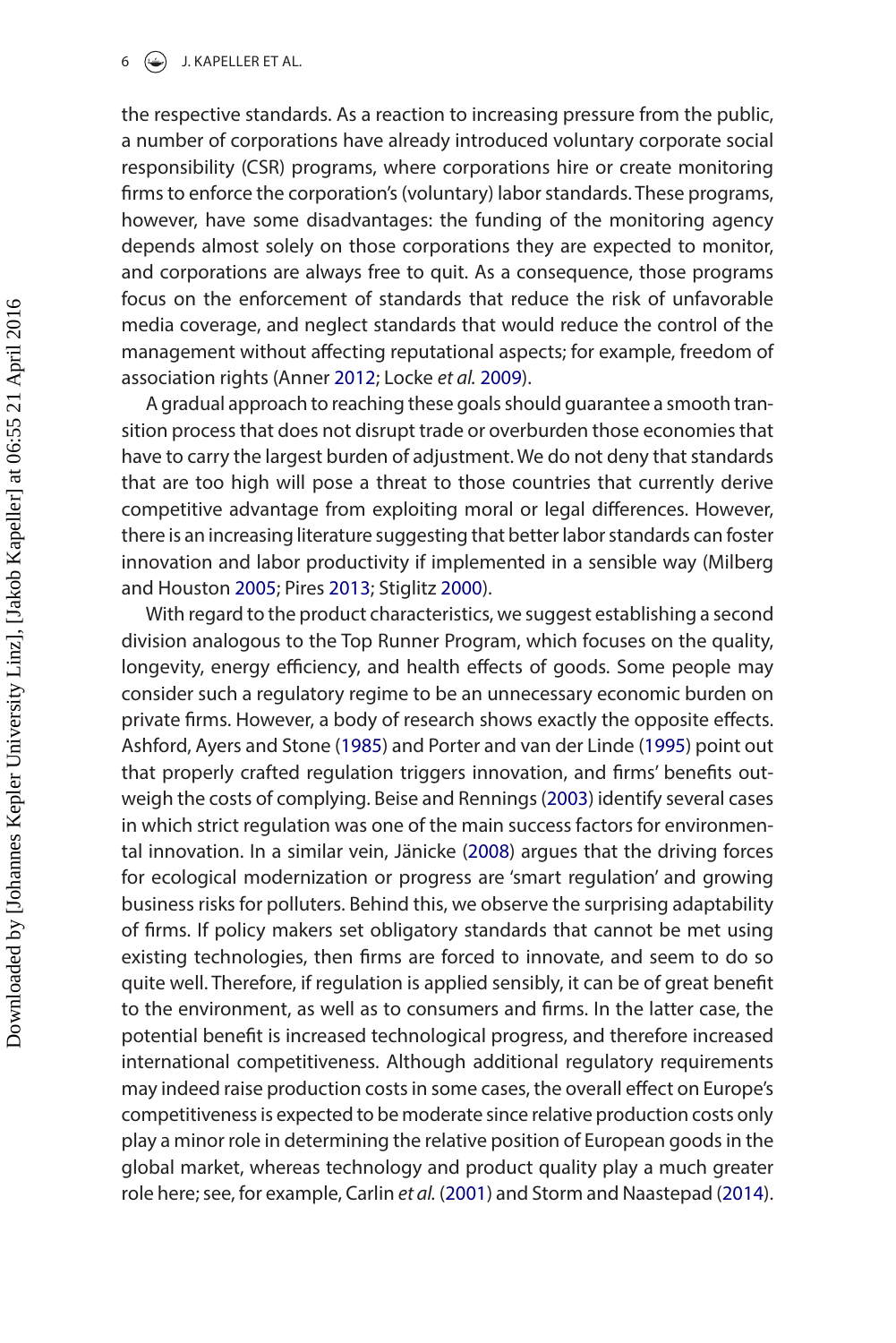Although it is obvious that such an institution must be of a considerable size, it is nonetheless necessary to restrict the set of products under consideration. Similar to the Top Runner approach, we suggest focusing on the following three criteria for establishing priorities within both divisions: (1) are products sold in large quantities? (2) do they involve a considerable amount of wage labor, or do they account for considerable use of natural resources, cause environmental damage or have adverse effects on human health? (3) are there substantial possibilities to reduce this impact?

## **4. Concluding remarks**

It is rather obvious that the kind of institution suggested here must be of a considerable size in order to have an impact and would, therefore, have to command a considerable amount of human and financial resources. While the management of product quality can be entirely situated within Europe, the monitoring of labor conditions will have to draw on extensive use of staff and expertise from outside the European Union. Therefore, this has to be done in close cooperation with local governments as well as eligible international organizations.

Moving towards a civilized market bears the opportunity to make Europe more efficient, greener, and to render international trade fairer. Such a transition would guide the innovative capabilities inherent in any market-based system into improving rather than deteriorating global as well as local standards. Similar to the Top Runner Program, this institution aims to reverse the trend of eroding social and moral standards associated with marginal ethics by making morality matter in market competition. If established, this kind of regulatory approach could serve as an international role model where the benefits may greatly outweigh the costs.

The potential impact of this institution on social and ecological standards would go beyond the immediate regulatory effects, but would also proceed through indirect channels. On the one hand, 'name and shame' policies will trigger reputational effects so that the underlying standards become a public relations issue. On the other hand, it has been found that sensible proscriptions can actually change habitual behavior and consumer attitudes, and thereby contribute to effectively reducing socially or ecologically harmful behavior[.2](#page-7-0)

# **Disclosure statement**

No potential conflict of interest was reported by the authors.

<span id="page-7-1"></span><span id="page-7-0"></span><sup>&</sup>lt;sup>2</sup>Sharp *et al.* [\(2010](#page-9-19)), for instance, show empirically that a ban on single-use plastic bags in south Australia eventually changed consumer preferences, and led to increased support for the ban following its introduction.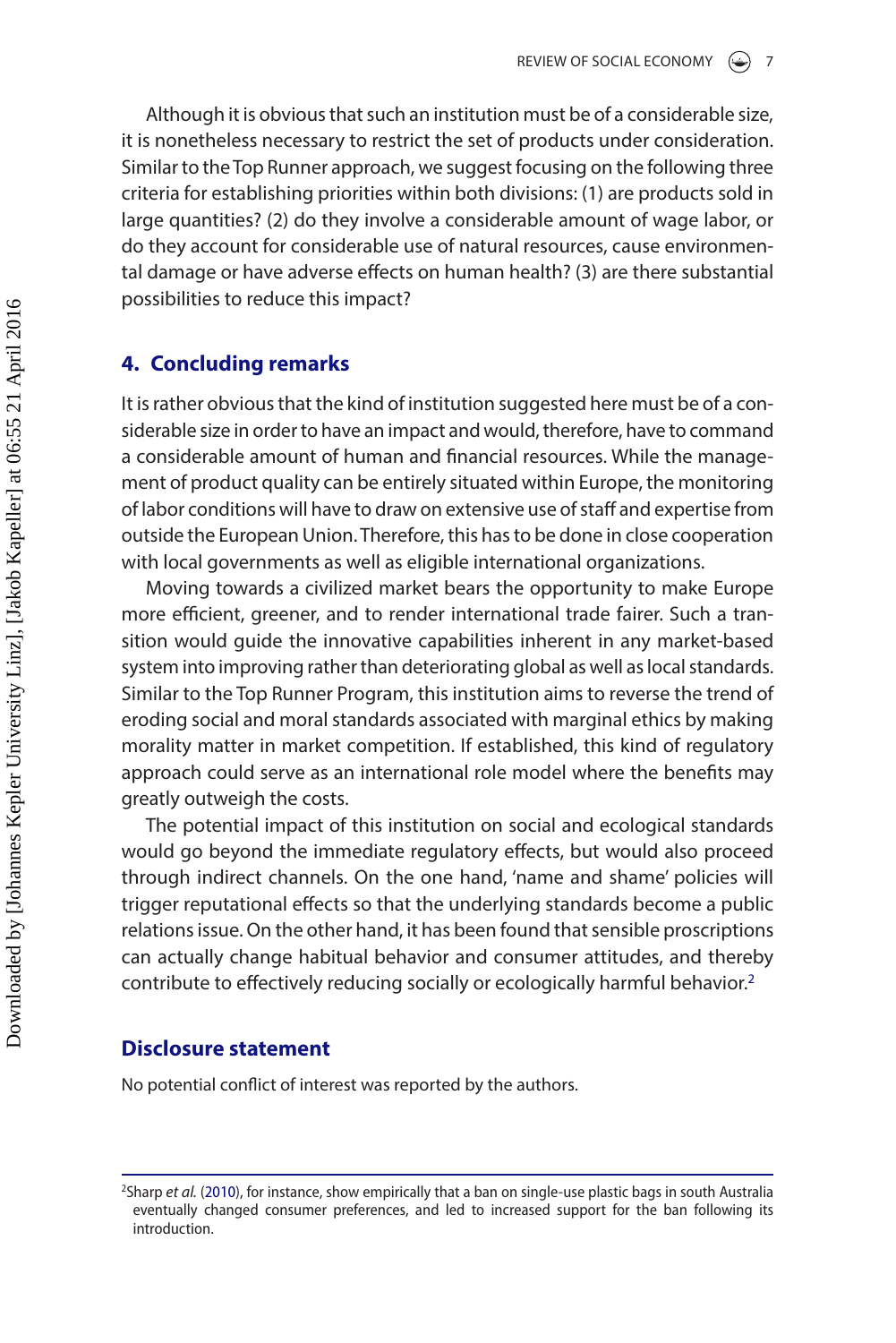# **Notes on contributors**

*Jakob Kapeller* is assistant professor in the Department of Philosophy and Theory of Science at the Johannes Kepler University Linz. His research interests include the history of ideas, questions of social and economic change as well as epistemological aspects in social science.

*Bernhard Schütz* is assistant professor in the Department of Economics at the Johannes Kepler University Linz. His research interests include macroeconomic theory, questions related to the distribution of income and wealth as well as economic policy.

*Dennis Tamesberger* is assistant in the Department of Economic, Welfare and Social policy at the Chamber of Labour. His research interests include macroeconomic regulation and institutions, unemployment, and labor market policies. The opinions expressed in this article are those of the author and do not necessarily reflect those of the Chamber of Labour.

# **References**

- <span id="page-8-8"></span>Anker, R. [\(2006](#page-5-0)) "Living Wages Around the World: A New Methodology and Internationally Comparable Estimates," *International Labour Review* 145(4): 309–338.
- <span id="page-8-10"></span>Anner, M. [\(2012\)](#page-6-0) "Corporate Social Responsibility and Freedom of Association Rights: The Precarious Quest for Legitimacy and Control in Global Supply Chains," *Politics & Society* 40(4): 609–644.
- <span id="page-8-11"></span>Ashford, N. A., Ayers, C. and Stone, R. F. [\(1985\)](#page-6-1) "Using Regulation to Change the Market for Innovation," *Harvard Environmental Law Review* 9(2): 419–466.
- <span id="page-8-12"></span>Beise, M., and Rennings, K. [\(2003\)](#page-6-2) "Lead Markets of Environmental Innovations: A Framework for Innovation and Environmental Economics," ZEW Discussion Paper 03-01.
- <span id="page-8-1"></span>Briefs, G. A. [\(1957\)](#page-3-1) "Grenzmoral in der pluralistischen Gesellschaft [Marginal ethics in a pluralistic society]." in E. von Beckerath, F. W. Meyer and A. Müller-Armack (eds) *Wirtschaftsfragen der freien Welt. Zum 60. Geburtstag von Bundeswirtschaftsminister Ludwig Erhard,* Frankfurt am Main: Knapp, pp. 97–108.
- <span id="page-8-13"></span>Carlin, W., Glyn, A. and Van Reenen, J. [\(2001\)](#page-6-3) "Export Market Performance of OECD Countries: An Empirical Examination of the Role of Cost Competitiveness," *The Economic Journal* 111(January): 128–162.
- <span id="page-8-3"></span>Cooke, P. [\(2007\)](#page-3-2) "Social Capital, Embeddedness, and Market Interactions: An Analysis of Firm Performance in UK Regions," *Review of Social Economy* 65(1): 80–106.
- <span id="page-8-4"></span>Davis, J. B. [\(1999\)](#page-4-0) "Is Trade Liberalization an Important Cause of Increasing U.S. Wage Inequality? The Interaction of Theory and Policy," *Review of Social Economy* 57(4): 488–506.
- <span id="page-8-2"></span>Falk, A. and Szech, N. ([2013](#page-3-3)) "Morals and Markets," *Science* 340(6133): 707–711.
- <span id="page-8-0"></span>Granovetter, M. ([1985](#page-3-4)) "Economic Action and Social Structure: The Problem of Embeddedness," *American Journal of Sociology* 91(3): 481–510.
- <span id="page-8-5"></span>Hobbs, G. and Tucker, D. [\(2009\)](#page-4-1) *Trading Away Our Jobs. How Free Trade Threatens Employment around the World*, London: War on Want.
- <span id="page-8-7"></span>International Labour Organization [\(1998\)](#page-5-1) *ILO Declaration on Fundamental Principles and Rights at Work*, Geneva: ILO.
- <span id="page-8-9"></span>International Labour Organization [\(2013](#page-5-2)) *Bangladesh – Seeking Better Employment Conditions for Better Socioeconomic Outcomes. Studies on Growth and Equity*, Geneva: ILO.
- <span id="page-8-6"></span>Japanese Ministry of Economy, Trade and Industry ([2010\)](#page-4-2) *Top Runner Program. Developing the World's Best Energy-Efficient Appliances*, Tokyo: JMETI.